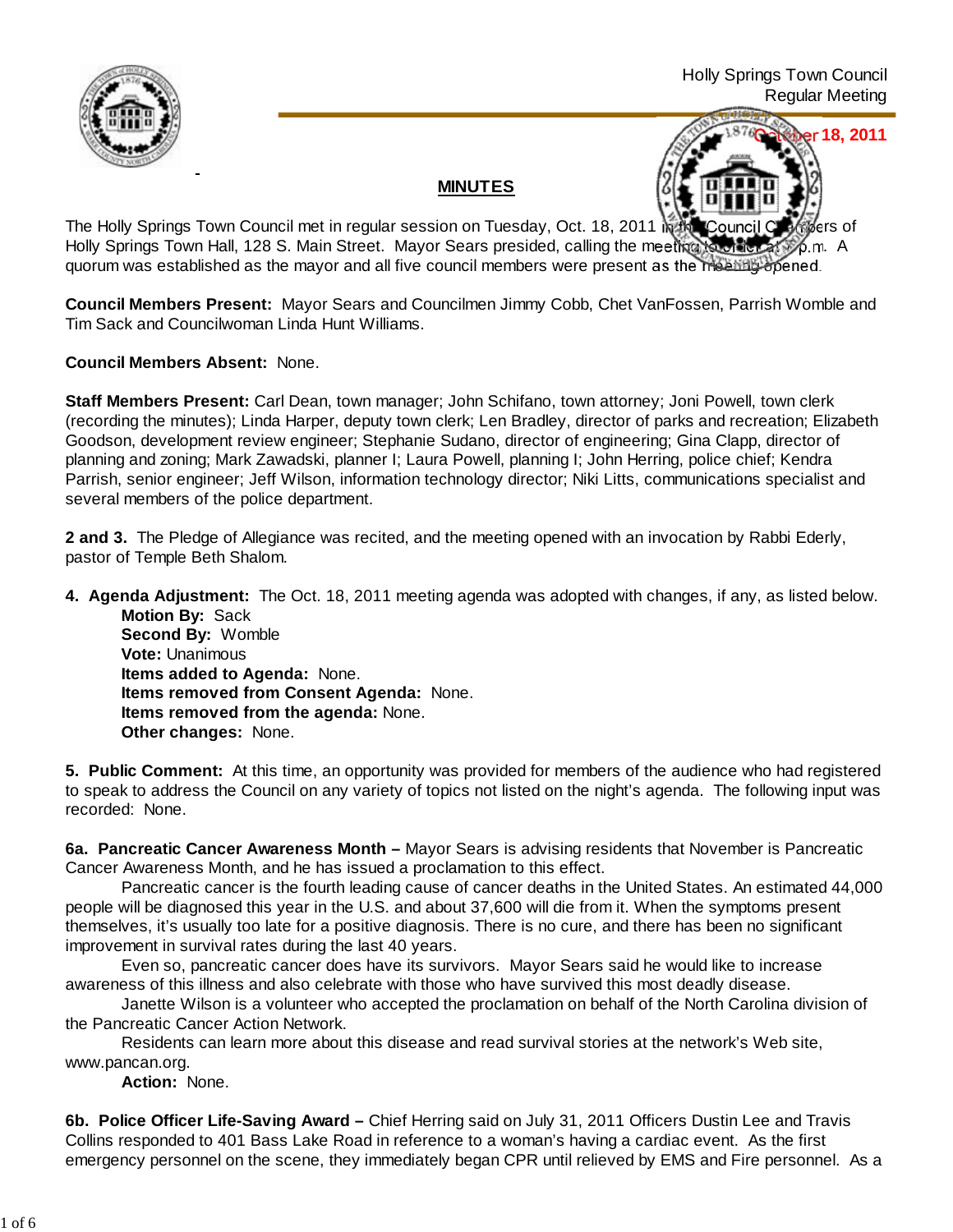direct result of their efforts, the patient survived this event. For this reason the Police Department is awarding both officers the Lifesaving Award.

 **Action:** None.

**6c. 2010 Census Media Award –** Ms. Clapp said the final results of the 2010 Census have been published regarding population, age, race, and family/household statistics. Ms. Clapp provided an overview of the final results of the 2010 Census and how the population, family, and race make-up of Holly Springs has evolved over the past 20 years.

 Ms. Clapp also presented to Ms. Nancy Catrine, editor of the Holly Springs Sun the 2011 North Carolina American Planning Association Marvin Collins Media Award that was awarded to the Town and The Holly Springs Sun Oct. 6 at the annual planning conference in Charlotte, for efforts in assisting the Town of Holly Springs in educating residents about the importance of the Census and encouraging them to complete the Census.

 **Action:** None.

**7a. 03-SEU-04-A01 Special Exception Use Petition –** Mr. Zawadski said the Town has received a request for a Special Exception Use to locate a modular classroom on the existing Holly Springs High School property. The request includes a 7,835-square-foot modular building that contains eight classrooms and restroom facilities. The building is proposed to be located behind the existing high school building directly on top of the existing basketball court.

The adjacent area currently includes one six-classroom modular building and two one-classroom modular buildings that were part of the original high school plan approval. The new modular building site includes pedestrian and handicap access and foundation landscaping in compliance with UDO requirements.

Mr. Zawadski said the Planning Board had reviewed the application and recommends approval following a 7-0-1 vote. He said the Planning Board expressed concern that too much landscaping was proposed.

Councilwoman Williams asked if the basketball courts would be replaced.

Jerry Bradley, Fuquay-Varina -- Representing the applicant, Mr. Bradley explained that there are other courts at the school.

With that explanation completed, Mayor Sears opened the public hearing to accept sworn testimony. The following testimony was recorded under oath administered by the Deputy Town Clerk:

Jerry Bradley, Fuquay-Varina – Mr. Bradley spoke in favor of the application and added that it would alleviate over-crowding at the school.

Larry Deckard, 3200 Atlantic Ave., Raleigh – As architect for the project, Mr. Deckard spoke in favor of the application. He cited the need for expanded classroom space at HSHS.

Councilwoman Williams asked when a new school is built, would the mobile classrooms be removed? Mr. Deckard said the answer would depend on the needs at the time of new construction.

There being no further testimony, the public hearing was closed.

 Council discussion included how modular units are designed better than in years past and are necessary. **Action #1:** The Council approved a motion to make and accept the findings of fact to be recorded in the

minutes for Special Exception Use #03-SEU-04-A01 for Holly Springs High School as submitted by Ross/Deckard Architects, dated revised 8/23/2011.

## Special Exception Use Findings of Fact:

 A special exception use may only be granted upon the presentation of sufficient evidence to enable a written determination that:

- a. The proposed use will not be injurious to the public health, safety, comfort, community moral standards, convenience or general welfare;
- b. The proposed use will not injure or adversely affect the adjacent area;
- c. The proposed use will be consistent with the character of the district, land uses authorized therein, and the Town of Holly Springs Comprehensive Plan;
- d. The proposed use shall conform to all development standards of the applicable district (unless a waiver of such development standards is requested as part of the special exception use petition and approved as set forth above, in which case the proposed use shall conform to the terms and conditions of such waiver).
- e. Access drives or driveways are or will be sufficient in size and properly located to: ensure automotive and pedestrian safety and convenience, traffic flow as set forth in Section 7.09 – Pedestrian Circulation and Vehicular Area Design; and, control and access in case of fire or other emergency;
- f. Off-street parking areas, off-street loading areas, trash enclosures, trash pick-up and removal, and other service areas are located so as to be safe, convenient, allow for access in case of emergency, and to minimize economic, glare, odor, and other impacts on adjoining properties and properties in the general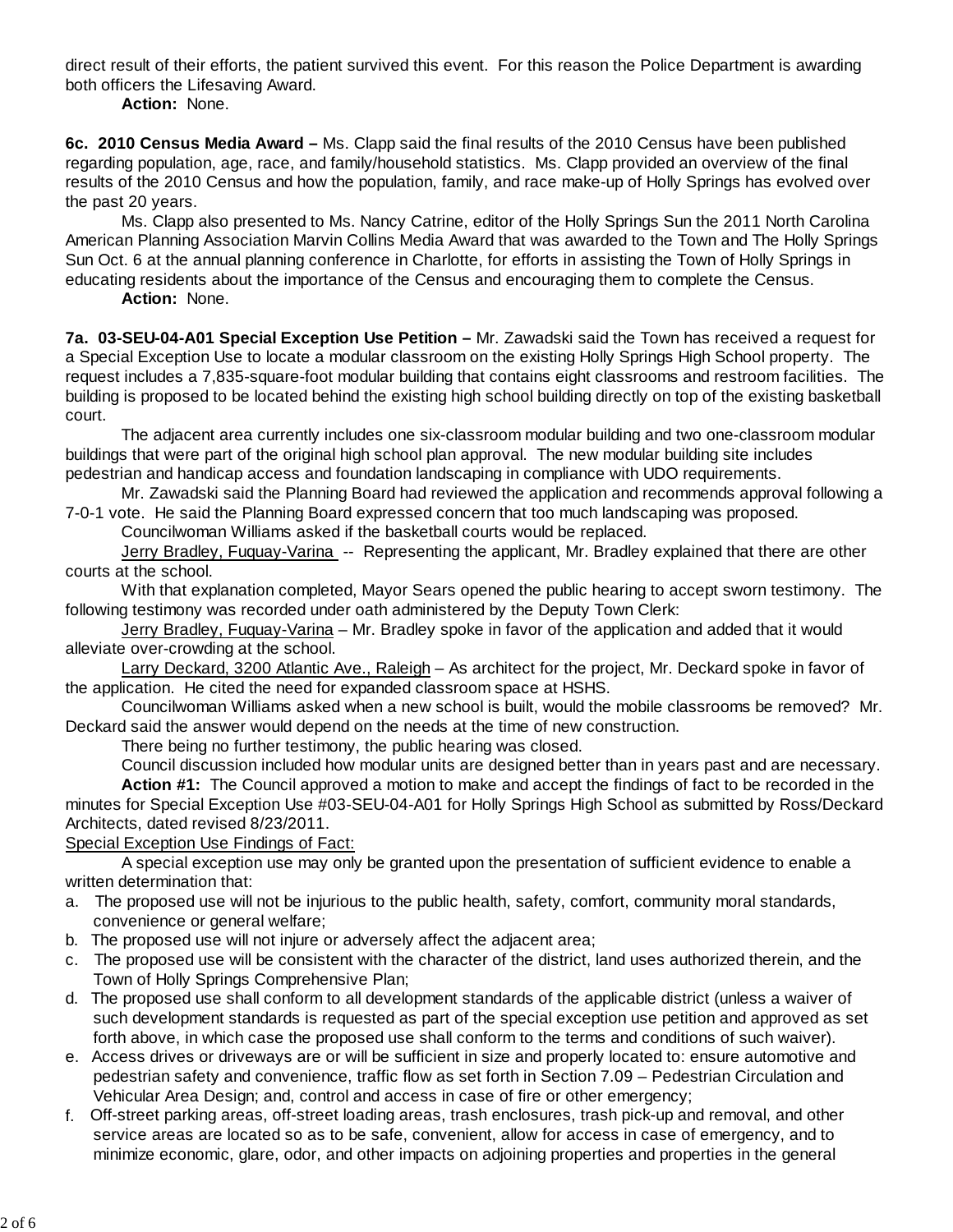neighborhood;

- g. The lot, building or structure proposed for the use has adequate restroom facilities, cooking facilities, safety equipment (smoke alarms, floatation devices, etc.), or any other service or equipment necessary to provide for the needs of those persons whom may work at, visit or own property nearby to the proposed use;
- h. Utilities, schools, fire, police and other necessary public and private facilities and services will be adequate to handle the needs of the proposed use;
- i. The location and arrangement of the use on the site, screening, buffering, landscaping, and pedestrian ways harmonize with adjoining properties and the general area and minimize adverse impacts; and,
- j. The type, size, and intensity of the proposed use (including but not limited to such considerations as the hours of operation and numbers of people who are likely to utilize or be attracted to the use) will not have significant adverse impacts on adjoining properties or the neighborhood.

**Motion By:** Sack **Second By:** Womble **Vote:** Unanimous

*A* c*opy of Special Exception Use Petition 03-SEU-04-A01 addressing the findings of fact is attached to these minutes.*

**Action #2:** Having made findings of fact that the project meets the requirements to be granted a Special Exception Use, the Council approved a motion to approve Special Exception Use Amendment #03-SEU-04-A01 for Holly Springs High School as submitted by Ross/Deckard Architects, dated revised 8/23/2011, with the following conditions:

- 1. All previous approval conditions for the Holly Springs High School Development Plan will apply to this amendment as well.
- 2. Since the Building Permit will not be reviewed by the Town, the development fees that are typically collected with the Building Permit will be due with the construction drawing approval.
- 3. A fee-in-lieu of upgrade will be required for this project for the Pump Station and/or Force Main.

**Motion By:** Williams **Second By:** Sack **Vote:** Unanimous

**7b. Rezoning Petition 11-REZ-07 -** Ms. Laura Powell said the Town has received a request to rezone approximately 72.57 acres from R-15: Residential Conditional Use to R-10: Residential Conditional Use. The property is located along the south side of Avent Ferry Road and on the north side of Avent Ferry Road adjacent to the first phase of the Holly Pointe subdivision.

 She said this combination of parcels was first rezoned to R-15 Conditional Use with the intention of developing Stonemont, a development options subdivision consisting of 141 lots. Since then, the property never broke ground and has since changed ownership. The new owner would like to rezone the property for the possibility of gaining additional lots and revising the current zoning.

Ms. Powell said the Planning Board had reviewed the application and voted 6-1-1 to recommend approval.

With that explanation completed, Mayor Sears opened the public hearing. The following comments were recorded:

Glenda Toppe, 4139 Gardenlake Dr., Raleigh – Representing the applicant, Ms. Toppe spoke in favor of the petition. She gave an overview of the project. She said the proposed zoning and density are in keeping with adjacent developments and the Town's comprehensive plan.

Ms. Toppe pointed out that Stonemont already is approved for Phases 1 and 2 but would have to return to the Council with future phases and if the development moves forward with developer options.

Ms. Toppe also noted that an original condition that homes in Stonemont would be no smaller than 2,000 square feet is being removed. She said that staff had pointed out that the Town is concerned with density and not so much the floor plan sizes of homes.

Glen Futrell, 263 Perfect Moment Dr., Durham – Mr. Futrell is owner of the property. He said he is sensitive to the Holly Pointe resident concerns.

Councilman VanFossen, for clarification, asked about the first two phases.

Mr. Futrell clarified that Phases 1 and 2 would be built to the R-15 zone already approved, amounting to about 80 homes. The new zoning request would give him flexibility as to the development of the remaining sections.

Nicholas Oliver, 213 Diggory Dr. -- Mr. Oliver said he concerned about the smaller home products that would be allowed because they may become rentals. That might result in a degradation of quality than an owner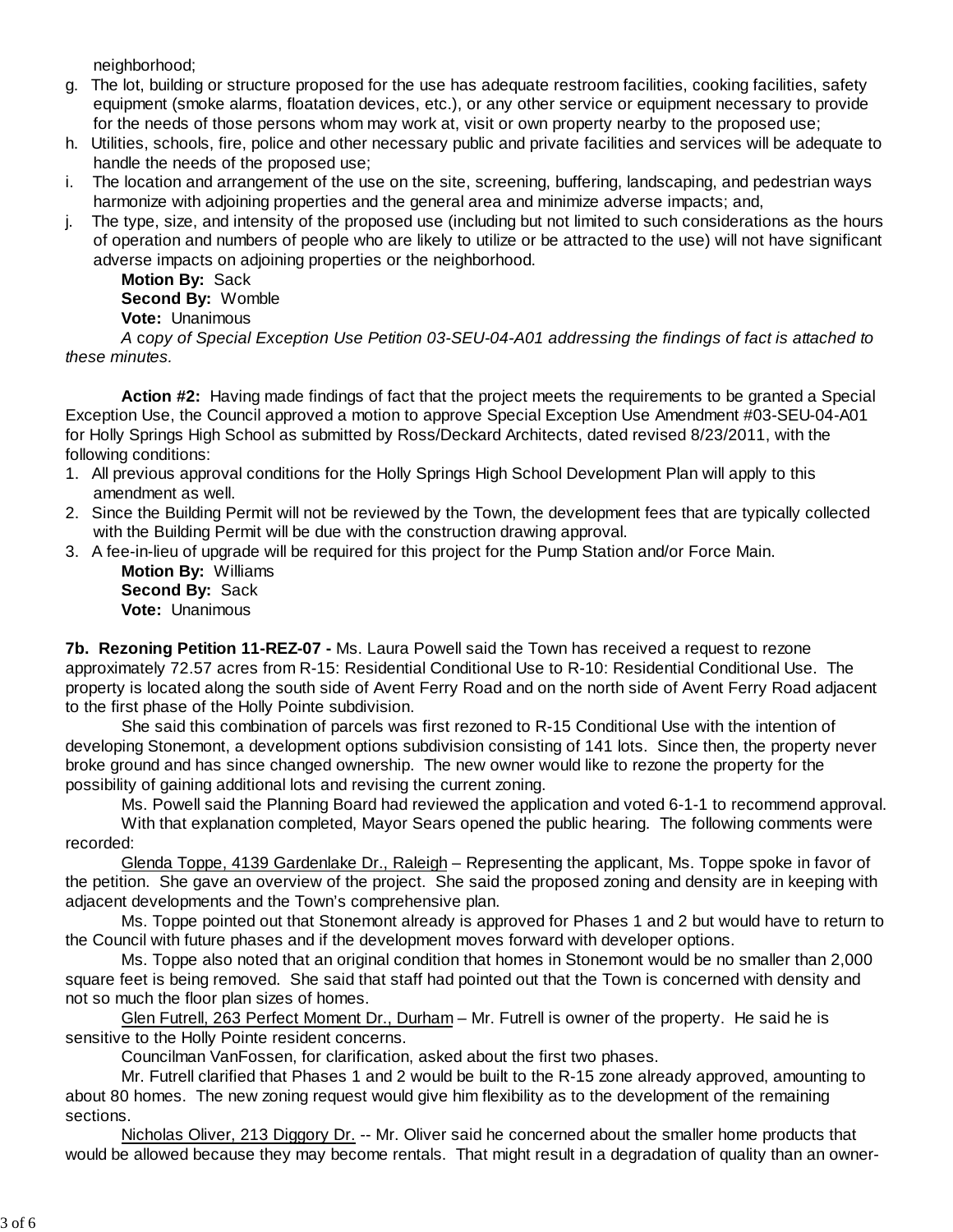occupied neighborhood.

Lisa Meyer, Holly Springs – Ms. Meyer said a lot of her concerns are alleviated by the owner's address that the larger portion of the development would remain R-15. She said she is not as concerned about the rezoning request as she was initially.

There being no further comments, the public hearing was closed.

Councilman VanFossen clarified that R-10 is not high-density, but medium-density. He also asked what zoning was assigned to Holly Pointe and Holly Glen, and Ms. Powell said R-10.

Councilman VanFossen said he does not have a problem with slab-on-grade construction, but he does have a problem with the mass-grading that comes along with it.

Mr. Futrell said he was interested in preserving trees as much as possible.

Councilman VanFossen asked if multiple accesses were required.

Ms. Goodson said with less than 200 units likely, one access would be adequate.

**Action #1:** The Council approved a motion to accept the following statement as true: "The requested zone map change from R-15: Residential Conditional Use to R-10: Residential Conditional Use is consistent with

the Vision Holly Springs Comprehensive Plan since it has a similar density as surrounding residential land uses*."* **Motion By:** Sack **Second By:** Williams

**Vote:** Unanimous

 **Action #2:** The Council approved a motion to adopt Ordinance 11-REZ-07 to change the zoning of approximately 72.57 acres of Wake County PINs 0638922891; 0638910888; 0638902709 from R-15: Residential Conditional Use to R-10: Residential Conditional Use as submitted by Glenda Toppe with the following conditions offered by the petitioner:

1. Foundations shall be raised monolithic slab, crawl space, or basement. The front elevation slab foundation shall be accented with a minimum of 1 foot either brick or stone watertable.

2. 2.5-inch caliper street trees to be provided between the curb and sidewalk in accordance with Town ordinances and policies.

3. The lot count will be limited to 200 units.

4. There will be a minimum of 15% open space.

5. Type C opaque landscaping adjacent to the following parcels: PIN 0638836031; PIN 0638836132; PIN 0638836230; PIN 0638836248; PIN 0638836346; PIN 0638836454; PIN 0638836552. The landscaping in the dimensional area will remain undisturbed to the greatest extent possible and shall be supplemented as necessary to meet a Type C landscaping standard in accordance with the Holly Springs UDO.

1. Foundations shall be raised monolithic slab, crawl space, or basement. The front elevation slab foundation shall be accented with a minimum of 1 foot either brick or stone watertable.

2. 2.5-inch caliper street trees to be provided between the curb and sidewalk in accordance with Town ordinances and policies.

3. The lot count will be limited to 200 units.

4. There will be a minimum of 15% open space.

5. Type C opaque landscaping adjacent to the following parcels: PIN 0638836031; PIN 0638836132; PIN 0638836230; PIN 0638836248; PIN 0638836346; PIN 0638836454; PIN 0638836552.

**Motion By:** Williams **Second By:** Womble

**Vote:** The moton carried, following a 4-1 vote. Councilmen Cobb, Womble and Sack and Councilwoman Williams voted for the motion. Councilman VanFossen voted against.

*A* c*opy of Rezoning Ordinance 11-REZ-07 is attached to these minutes.*

**8. Financial Statement for FY 2010-11 –** Mr. Dean provided an overview of year-end financial information as of June 30, 2011 following the closing of all the FY 2010-11 books as the financial audit commences.

 In summary, the Town's departments operated in FY 2010-11 in a manner that allowed \$466,292 unspent in the General Fund and \$86,809 unspent in the Utility Fund.

**Action:** None.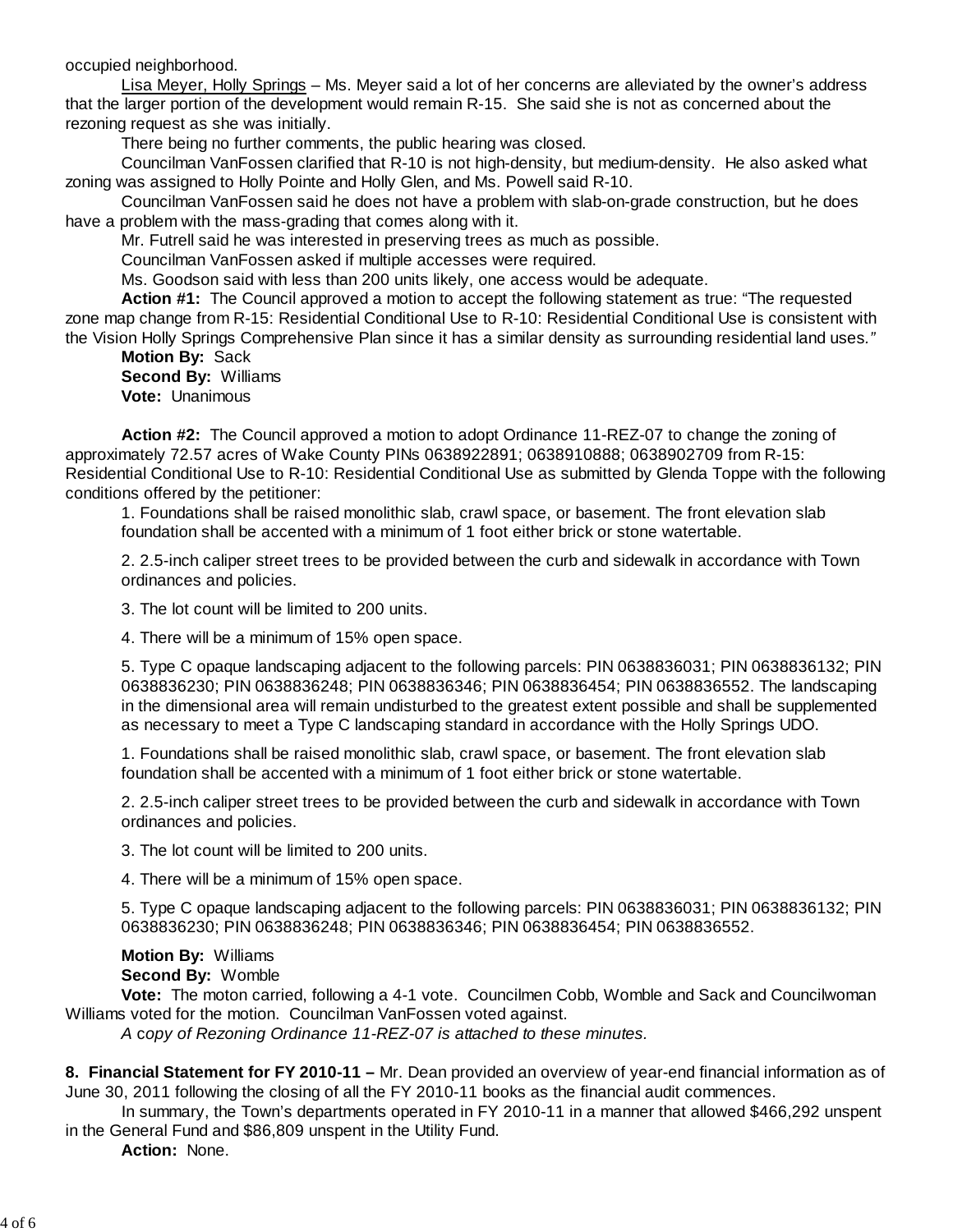**9. Consent Agenda:** The Council approved a motion to approve all items on the Consent Agenda. The motion carried following a motion by Councilman Sack, a second by Councilwoman Williams and a unanimous vote. The following actions were affected:

9a. Minutes – The Council approved minutes of the Council's regular meeting held Oct. 4, 2011.

9b. Budget Report – The Council received a monthly report of amendments to the FY 2011-12 budget approved by the town manager. *A copy of the budget amendment report is attached to these minutes.*

9c. Resolution 11-35 - The Council adopted Resolution 11-35 declaring equipment surplus to the needs of the Town. *A copy of Resolution 11-35 is attached to these minutes.*

9d. Resolution 11-36 - The Council adopted Resolution 11-36 ratifying the Town historical marker program and its criteria.*A copy of Resolution 11-36 is attached to these minutes.*

9e. Resolution 11-37 - The Council adopted Resolution 11-37 encouraging a safe and courteous Halloween. *A copy of Resolution 11-37 is attached to these minutes.*

9f. Annual Employee Holiday Lunch – The Council authorized the closing of Town Hall and other non-essential Town facilities from 11:30 a.m. to 1:30 p.m. Dec. 15 for the annual employee holiday lunch.

9g. Budget Amendment, \$245,000 – The Council adopted amendment to the FY 2010-11 budget in the amount of \$245,000 to move funds to the Central Services section to cover costs of facilities maintenance and utilities during the year. *A copy of the budget amendment is attached to these minutes.*

**10a. Bridgewater Subdivision Project –** Ms. Parrish said the Bridgewater Subdivision was under warranty by the developer when staff noticed asphalt and curb and gutter failure on Wellspring Drive, Cobblebrook Court, Arctic Ridge Way, Gooseberry Drive, and Millpass Drive. In addition to the failures, there also is a slope failure along Wellspring Drive and uncompleted final inch of asphalt.

In accordance with Town requirements, the developer posted a bond for these repairs and unfinished items during the infrastructure development process prior to plats' being recorded. The developer began having financial difficulties, and the Town ended up having to pull the bond and undertake the repairs, Ms. Parrish said.

Staff recently completed in-house design of the project in accordance with a sub-consulted geotechnical report.

Staff presented tabulated bids and recommended construction award to the lowest responsible bidder, Gelder and Associates, with a bid of \$95,462.

Ms. Parrish said the geotechnical engineer also recommended the Town monitor the entire slope for future settlement. Ms. Parrish said staff concurs and presented a contract for approval for the monitoring for one year with readings every two months.

A project budget, contracts and a budget amendment were presented for Council consideration, to be funded completely by the defaulted bond.

**Action #1:** The Council approved a motion to award a construction contract to Gelder and Associates in an amount not to exceed \$105,000, inclusive of contingency, for asphalt failure repair in the Bridgewater Subdivision.

 **Motion By:** Sack  **Second By:** Cobb  **Vote:** Unanimous

**Action #2:** The Council approved a motion to award a contract to Geotechnologies in the amount of \$2,850 for monitoring of slope conditions in the Bridgewater Subdivision.

**Motion By:** Cobb  **Second By:** Womble  **Vote:** Unanimous

**10b. NPDES Permit Application Services Contract –** Ms. Sudano said the Town recently secured approval by the North Carolina Department of Environment and Natural Resources to submit its Environmental Assessment (EA) document into the 30-day clearing house review for public comment.

The EA is in that process, and staff anticipates approval – in the form of a Finding of No Significant Impact (FONSI) within the next month or so. As soon as a FONSI is issued, the Town may apply for an expansion of its discharge permit into Harris Lake headwaters, which has been the goal of this entire process since leaving the regional wastewater partnership over a year ago.

Ms. Sudano asked the Council to consider a proposal by CH2MHill to prepare the National Pollutant Discharge Elimination System (NPDES) application and submit on the Town's behalf. This consultant has been